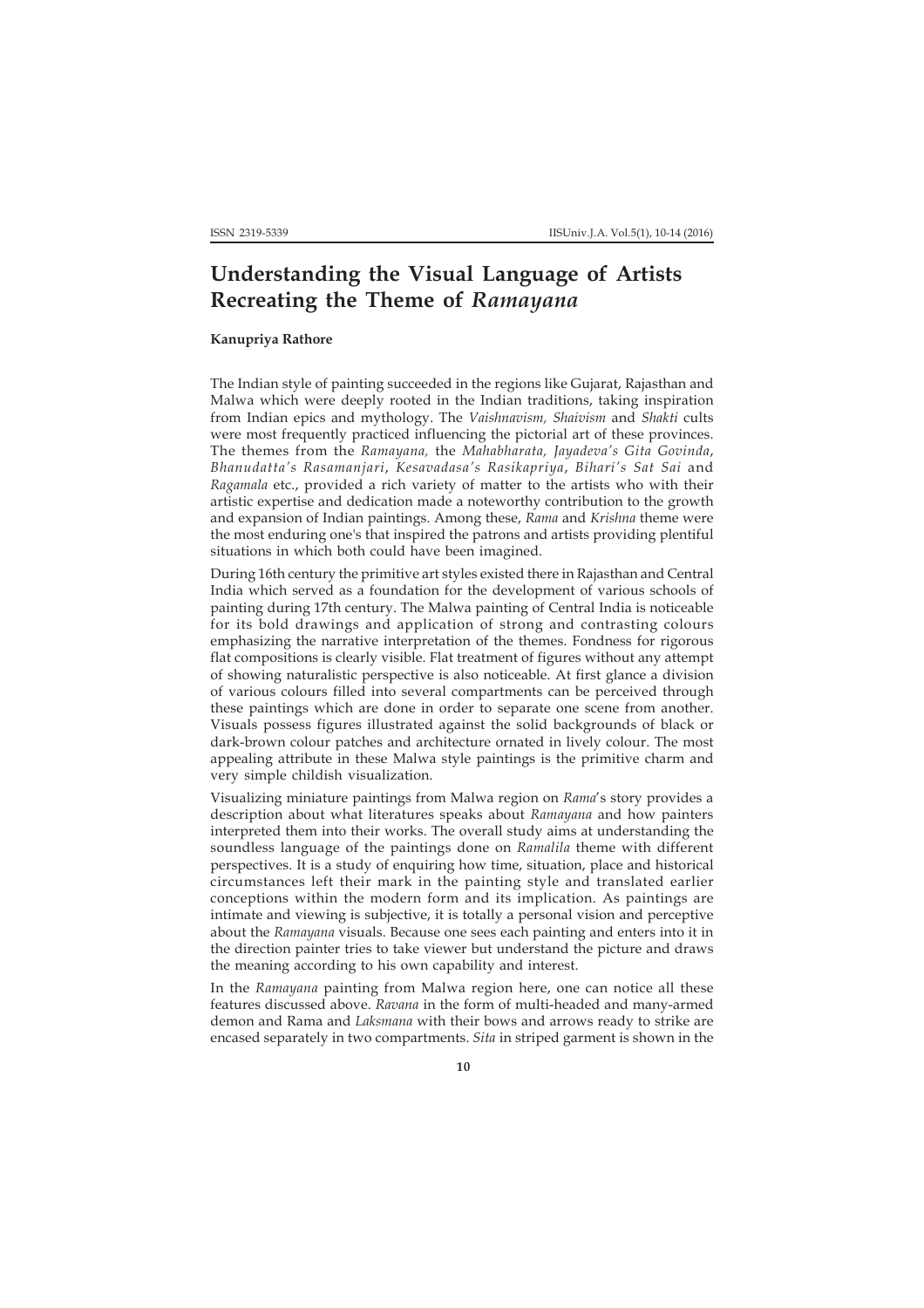Rathore 2016

third smallest section above at the centre. She is framed almost like a photograph on the wall of some interior, although the scene takes place in the open air with lush green foliage and stylized patterned rocks in the background. All the figures are in profile as they are flat and one-dimensional. The divine heroes are placed at an ornate pedestal possessing an interesting design which seems to be a blend of Indian as well as Persian motifs. This suggests that there have been multicultural influences in the region of Malwa, each contributing towards arts. This picture exhibits a recognizable style of Malwa School paintings in a consistency of staging and appearance. However, there are many disparities in the layouts, ideas and the moods in Malwa visuals. Another picture from Malwa also



**Rama & golden deer Maricha, Malwa, circa 1634 -40 A.D., National Museum, New Delhi**

possesses three sections compartmentalized, each housing different episode separately. Intermingling of folk elements with bright primary colours and faces in profile are the common attributes of Malwa miniatures visible here. Again scene of outdoor is identifiable through lush trees blossoming at bright yellow section with deer in profile placed on a pedestal as above.

Next is an example of two paintings from Kalighat of *Ramayana* episodes. One is of *Rama*, *Sita* and *Lakshmana* seated on a couch and *Hanuman* kneeling down and another is of *Hanuman* fighting with multi-armed ferocious *Ravana*. These are 19th century paintings and thus possess simple but distinctive characteristics. The artist had defined figures of deities with skillful dynamic sinuous sweeping lines. These visuals have an astounding magnetism for the modern art of India with long bold sweep of the brush lines, strong directness, pulsating colours and rhythmic vibrant compositions altogether. *Rama* is represented here as high class wealthy gentleman who can be characteristically recognized with nicely oiled hair and a cap above, pleated upper garment falling from his shoulders resembles like the '*babu'*. Because *babus* are exemplified in Kalighat style painting as rich man usually holding *hukkah* in his hand which the artist portrayed *Rama* very cleverly in same seated posture with one hand raised as if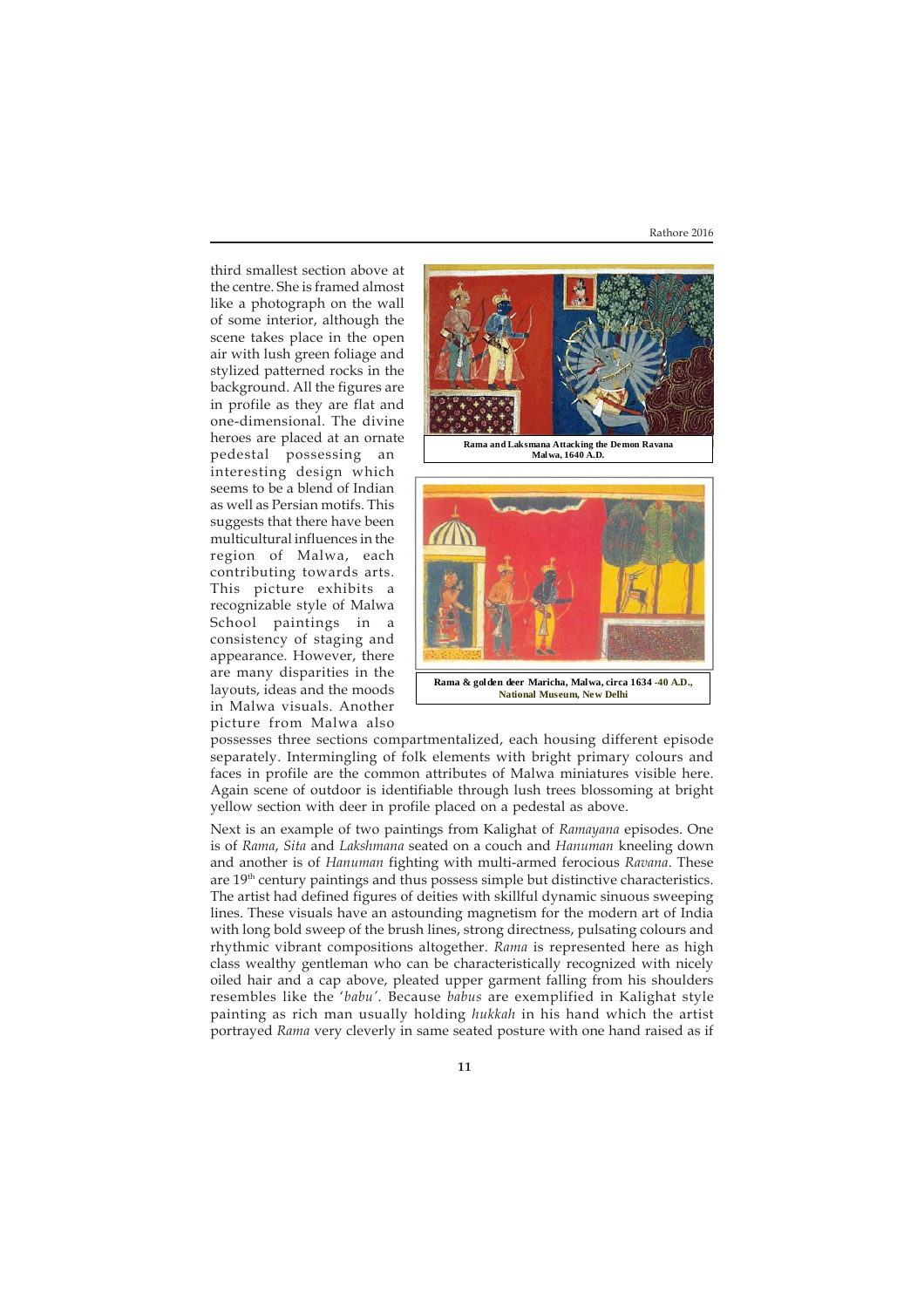

smoking a *hukkah* but he is holding an arrow in one and the bow in another hand. At first sight one cannot identify the picture as of *Rama* and *Sita*, it appears as the scene of *Babu's* way of life because Kalighat paintings exhibit the bulk of similar compositions of a rich man's lifestyle. Interestingly portrayed is Hanuman bowing his head down in the first picture is similar to another combating with *Ravana* in the second painting of Kalighat in the form of monkey or *langur*. With very few components in the picture of Kalighat paintings like green curtain rolling above in one and a tree in another are just few props used by an artist to suggest the scene of indoor or outdoor. Despite these limited elements in the painting, background has been left flat wherein dominance is of the figures only which is absolutely different from that of Indian miniature paintings as can be seen in above discussed Malwa paintings also. The overall composition is very simple and direct having plain backdrop and no rendering of splitting up of the background and the foreground

is there. The chief factor that creates difference amongst the Malwa miniature

paintings and Kalight paintings of similar theme and similar characters represented in two different manner is the formation of figures which is front and three fourth here in Kalighat whereas complete profile is noticeable in Malwa miniatures. Another aspect that creates divergence is the manner the artist of Kalighat deals with the illustration of idols of gods and goddesses, like *Rama*, *Lakshmana*, *Sita* and *Hanuman* along with *Ravana* here occupying almost the larger part or the pictorial space of sheet with all their codified postures and gestures and iconographic attributes. Whereas in Malwa paintings, the whole environment is suggestive of the region through elements present in surrounding and characters appear as if they are performing on a well set stage. For example the architecture, rocky background and variety of trees, horizon



**Hanuman fighting with Ravana Kalighat, Calcutta, late 19th c.**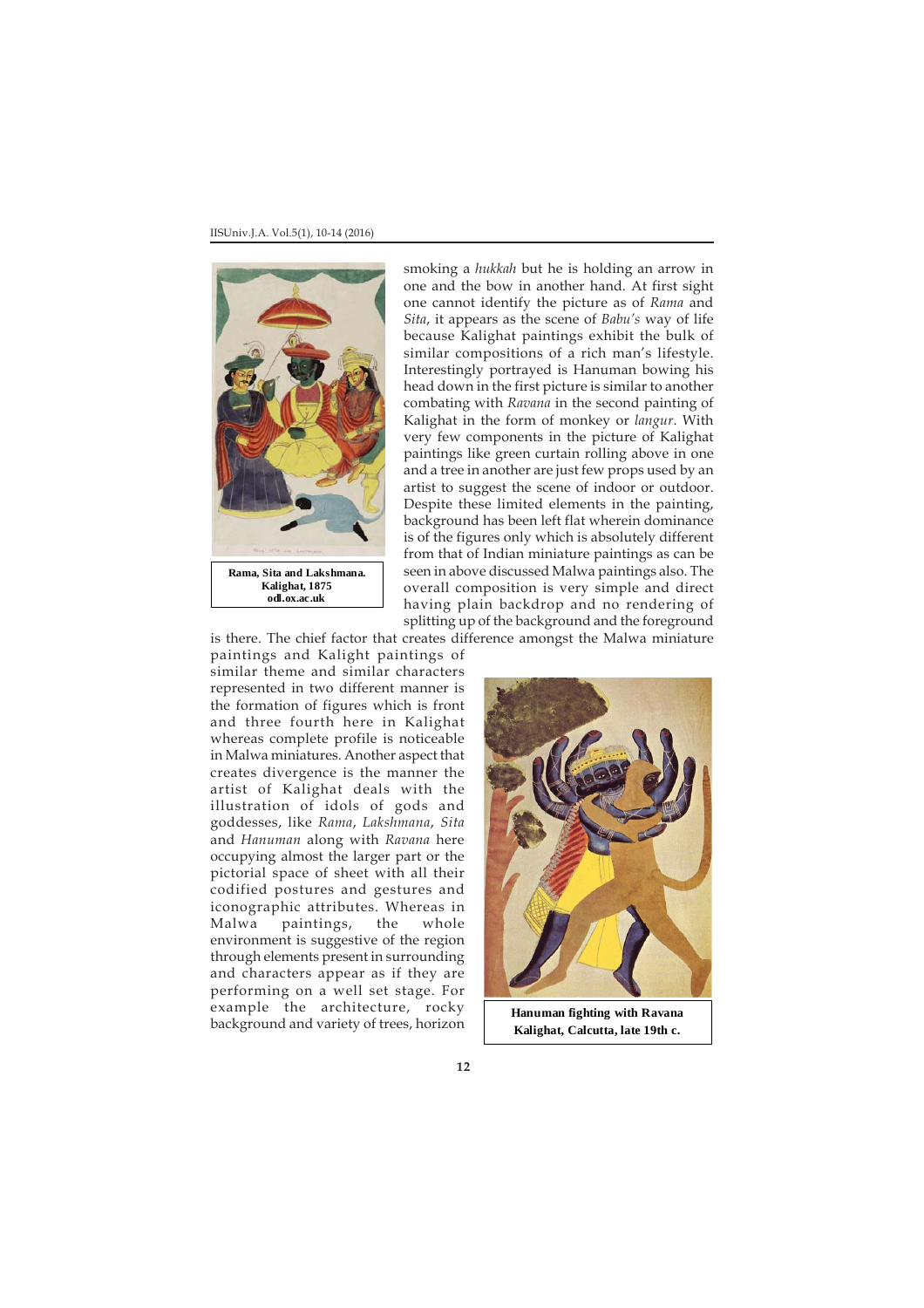etc in Malwa visuals helps in understanding the whole situation in narrative manner as if the painter had tried to create a mood of the scene through them. Colours also play an important role here as the golden beam of golden deer is suggested through bright yellow where as vibrant red behind *Rama* and *Lakshmana* suggests their keenness in catching the golden deer. In another Malwa picture also pulsating red is filled behind *Rama* and *Lakshmana* to depict their rage and aggression while fighting with *Ravana* and same red is in the compartment at the centre where *Sita* is seated to reveal her agony and restlessness. To its very opposite, Kalighat paintings have flat almost pale background.

Raja Ravi Varma, modern Indian artist was also famous for his paintings on grand Indian epic poems and many more like the Jatayu Vadh from Ramayana theme. This was the phase when at the stage of an identity crisis, Ravi Varma came into prominence with his style of compositions possessing the influence of British academic tradition in style and technique. His Jatayu Vadh also displays the western pattern of working with a composition and handling the oil medium for the first time in India. Ravi Varma's Ravana is a modified version of a mythical character which is totally different from that of earlier noticeable Ravana of Malwa miniatures. He does not look demonic from his physical appearance as this character appeared again and again in Indian paintings, furious and many a times ten armed. In fact Ravana looks masculine and haughtily egoistic here.



**Jatayu Vadh by Ravana, Raja Ravi Varma, 1895** 

And as this episode suggests multi armed Ravana on his chariot, the artist diverges from the descriptions of poetic exaggerations to generate a fantasy that is indeed creative. Here flying chariot is not shown, still Ravana's mystic skill of floating in the sky with all his demonic power is clearly visible. The complete scene has been dramatized here with theatrical effects expressing multi emotions at once in all the three characters of the composition. Sita is distressed at Jatayu's slaying whereas Jatayu is fighting valiantly with Ravana and on the other side Ravana's posture, expressions and body language is filled with annoyance, arrogance and confidence. Such emphasis on facial expressions was the western idiom and was not seen in Indian paintings earlier. These kind of significant shifts were brought about by the artists from time to time in order to break free from the leading art